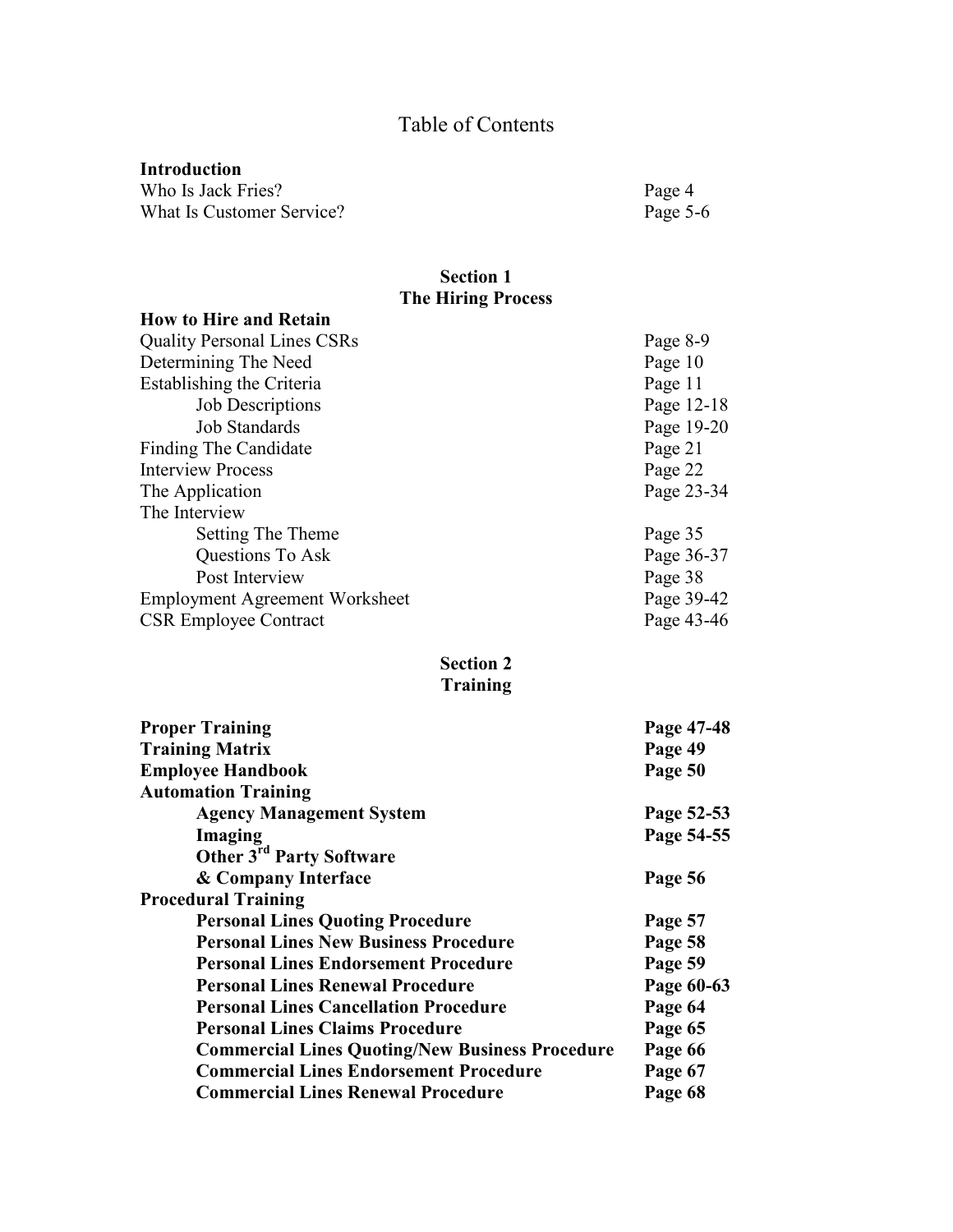| <b>Commercial Lines Cancellation Procedure</b> | Page 69 |
|------------------------------------------------|---------|
| <b>Commercial Lines Claims Procedure</b>       | Page 70 |